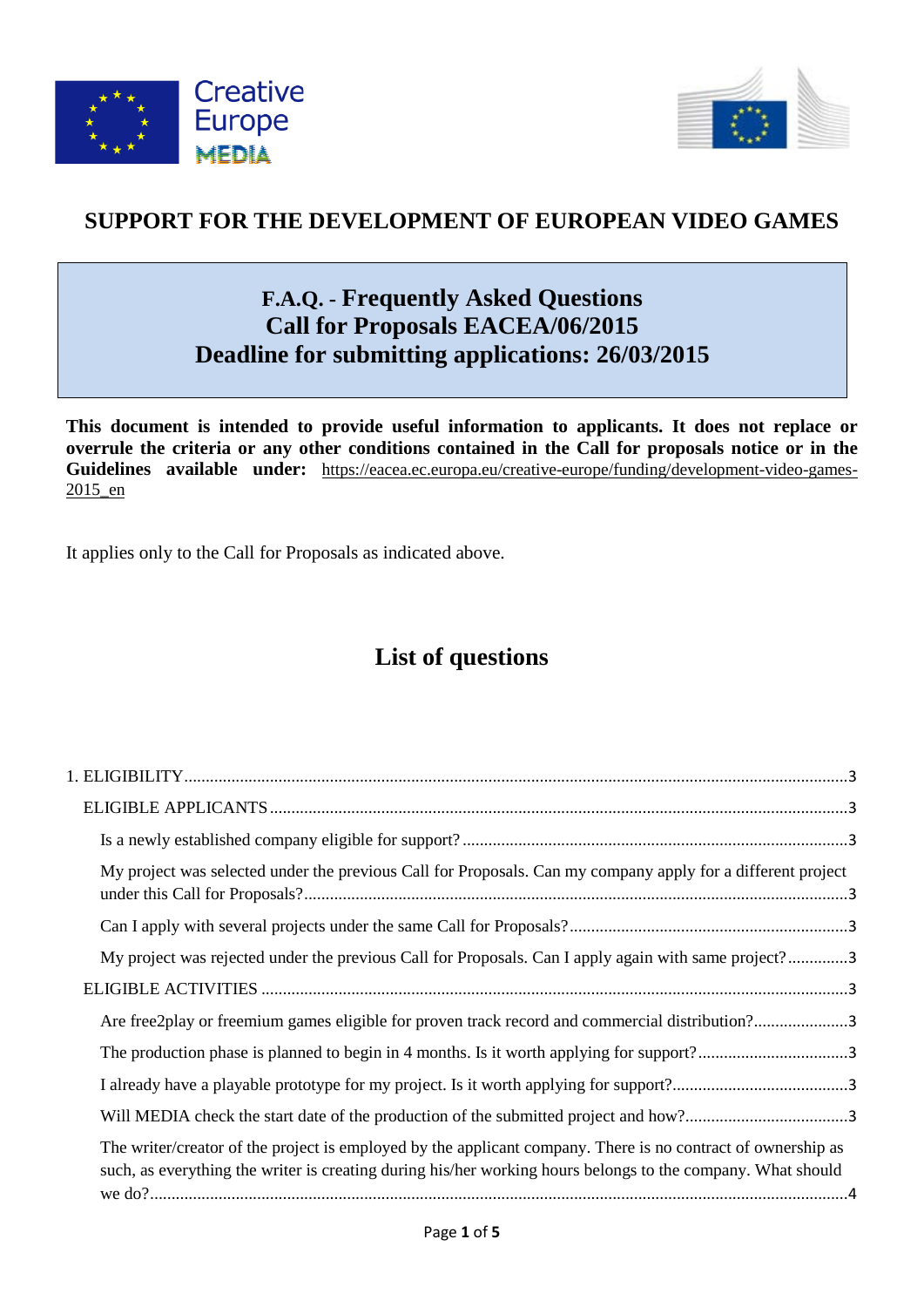| My video game is targeting children from 6 to 16 years-old. Will I get the extra points for young audience?4                                                                                                       |  |
|--------------------------------------------------------------------------------------------------------------------------------------------------------------------------------------------------------------------|--|
|                                                                                                                                                                                                                    |  |
|                                                                                                                                                                                                                    |  |
|                                                                                                                                                                                                                    |  |
|                                                                                                                                                                                                                    |  |
|                                                                                                                                                                                                                    |  |
|                                                                                                                                                                                                                    |  |
|                                                                                                                                                                                                                    |  |
| In the budget, where should I write the costs related to the purchase of the rights to use a name, place or                                                                                                        |  |
| In the budget, there is space for "Casting and crew". However, this does not make sense for my video game                                                                                                          |  |
| I need to prepare a budget in Euros, but my company is based outside the Euro zone. Which exchange rate                                                                                                            |  |
| I have already submitted my application for the Video Game support. However, in the meantime, I have<br>received a positive response from a national/regional funding scheme. Shall I inform the Agency about it?5 |  |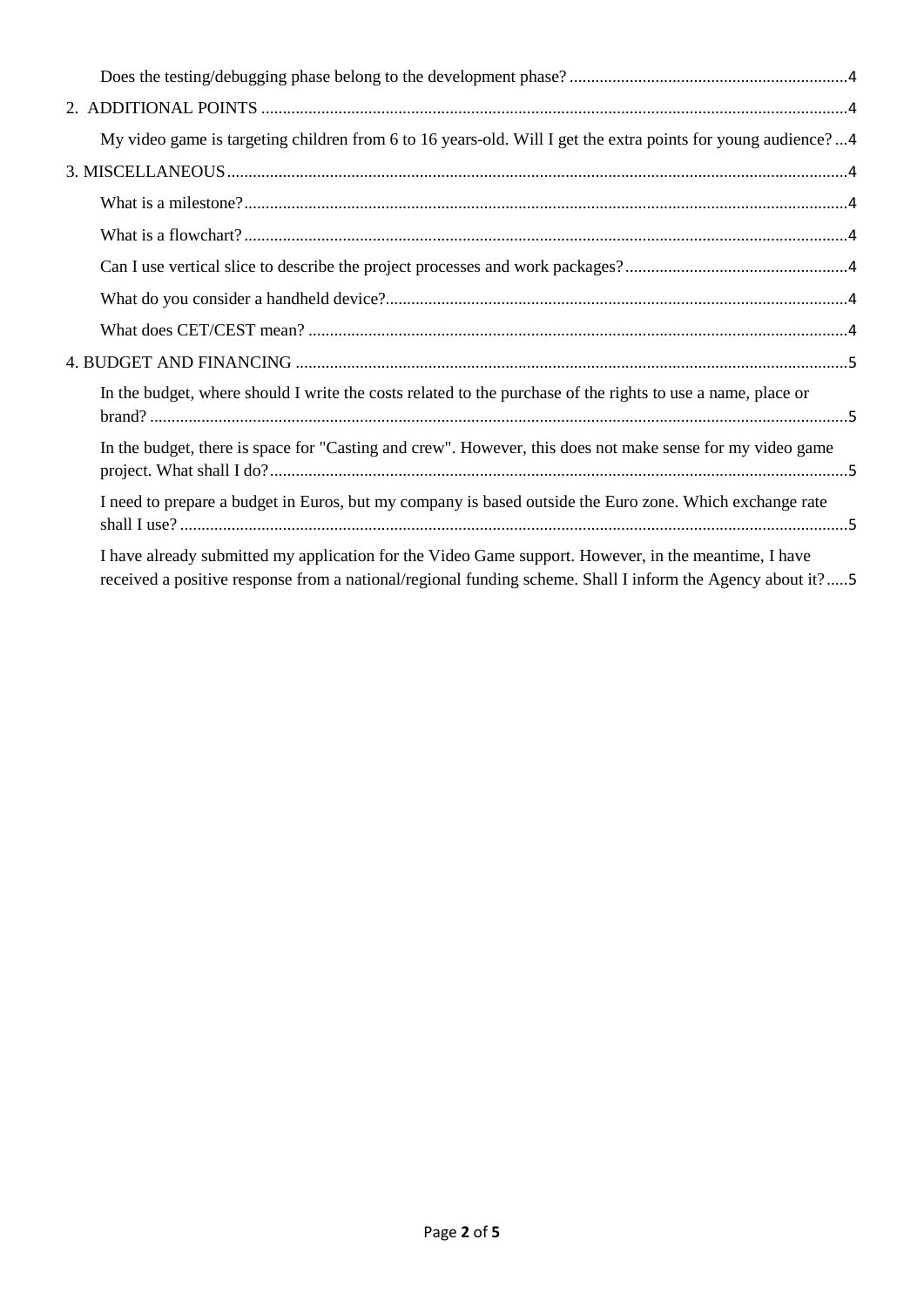## <span id="page-2-0"></span>**1. ELIGIBILITY**

### <span id="page-2-1"></span>**ELIGIBLE APPLICANTS**

#### <span id="page-2-2"></span>**Is a newly established company eligible for support?**

No, this Call for Proposals is open to European Video Game production companies which have been legally constituted for at least 12 months prior to the date of application and that can demonstrate a proven track record.

#### <span id="page-2-3"></span>**My project was selected under the previous Call for Proposals. Can my company apply for a different project under this Call for Proposals?**

Yes, your company can apply for a different project under a new call for proposals.

#### <span id="page-2-4"></span>**Can I apply with several projects under the same Call for Proposals?**

No, the same applicant is limited to one submission for the duration of a particular Call for Proposals.

## <span id="page-2-5"></span>**My project was rejected under the previous Call for Proposals. Can I apply again with same project?**

Yes, it is possible to re-submit the same project, provided that the production phase is not scheduled to start before 8 months after the new date of submission. We recommend that you take the comments of the experts into account in order to apply with an improved application.

### <span id="page-2-6"></span>**ELIGIBLE ACTIVITIES**

#### <span id="page-2-7"></span>**Are free2play or freemium games eligible for proven track record and commercial distribution?** Yes, they can be.

Commercial distribution means that the video game has to generate revenues. These revenues can be generated for example, from the retail sales of the game, from the sales of in-game items or from advertising. The business model must be clearly exposed in the application and the applicant must be able to provide a proof of sales/revenues. However being commissioned and paid by a client to produce a video game does not constitute a commercial exploitation per se.

#### <span id="page-2-8"></span>**The production phase is planned to begin in 4 months. Is it worth applying for support?**

No, definitely not. Your application will be ineligible.

The production phase of the submitted project must not be scheduled to start before 8 months after the date of submission of the application.

#### <span id="page-2-9"></span>**I already have a playable prototype for my project. Is it worth applying for support?**

No, according to the current guidelines, the development phase ends with the production of the first playable prototype or first trial version, whichever comes first.

If the first playable prototype or first trial version has already been produced, then there is no more development work to be done according to our definitions.

#### <span id="page-2-10"></span>**Will MEDIA check the start date of the production of the submitted project and how?**

Yes, as this is an eligibility criterion. It will be checked at application stage and we will contact the applicant in case of doubt.

For selected projects, this will be checked again at the reporting stage. If the production phase starts before 8 months after the date of submission of the application, the project becomes ineligible for support and the grant agreement/decision will be terminated and any payment already done will have to be reimbursed.

Selected projects might also be checked via a monitoring visit or an audit.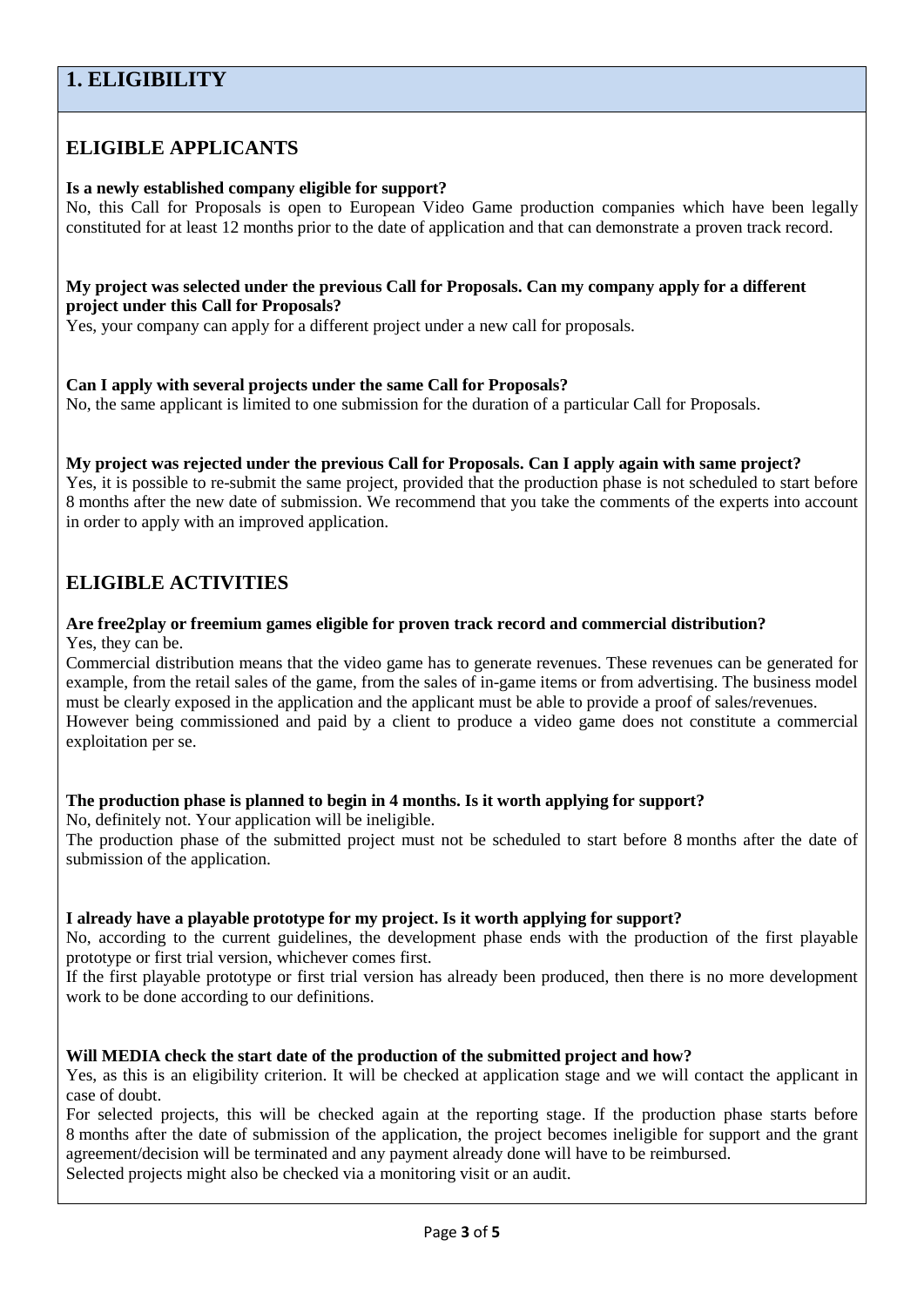<span id="page-3-0"></span>**The writer/creator of the project is employed by the applicant company. There is no contract of ownership as such, as everything the writer is creating during his/her working hours belongs to the company. What should we do?**

An employment contract with the writer/creator can be accepted as a proof of ownership of rights if this is clearly stated in the contract. If there is no such clause, a bilateral declaration between the company and the writer/creator would be sufficient.

#### <span id="page-3-1"></span>**Does the testing/debugging phase belong to the development phase?**

No, according to the definitions of the current Call for Proposals, the testing/debugging phase belongs to the production phase (see definitions in the guidelines). Testing/debugging costs are therefore not eligible costs.

## <span id="page-3-2"></span>**2. ADDITIONAL POINTS**

<span id="page-3-3"></span>**My video game is targeting children from 6 to 16 years-old. Will I get the extra points for young audience?** No, the extra points for young audience will be awarded only to projects specifically targeted at young audience (children up to the age of 12 years old). This will be checked thoroughly at the evaluation stage.

## <span id="page-3-4"></span>**3. MISCELLANEOUS**

#### <span id="page-3-5"></span>**What is a milestone?**

Milestone is a common term of project management.

A milestone is a key event of the development phase. It is often used to schedule the completion of a work package. It usually announces a deliverable, which is the outcome of the process.

#### <span id="page-3-6"></span>**What is a flowchart?**

A flowchart is a diagram used in project management showing the different steps of a process and how to achieve it. It summarises visually all the processes and decisions of a workflow.

#### <span id="page-3-7"></span>**Can I use vertical slice to describe the project processes and work packages?**

Yes, vertical slice can be used.

#### <span id="page-3-8"></span>**What do you consider a handheld device?**

Handheld devices are tablets, smart phones, etc. (as opposed to computers & consoles). Portable consoles are classified under consoles and not handheld devices.

#### <span id="page-3-9"></span>**What does CET/CEST mean?**

CET stands for Central European Time and CEST for Central European Summer Time.